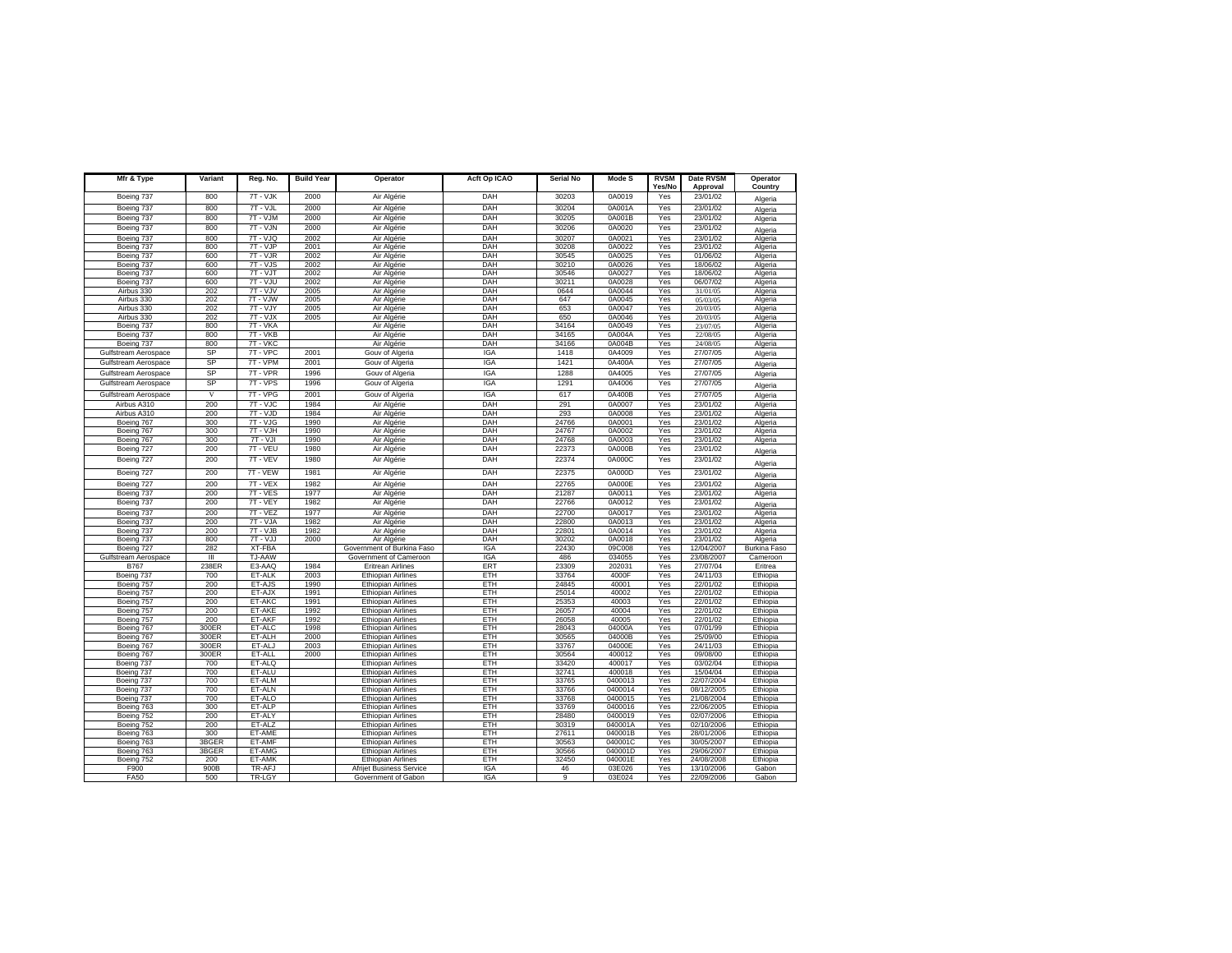| <b>FA50</b>                   | 500          | TR-LGV                  |              | Afrijet Business Service            | <b>IGA</b>               | 89                   | 03E025           | Yes        | 22/09/2006             | Gabon              |
|-------------------------------|--------------|-------------------------|--------------|-------------------------------------|--------------------------|----------------------|------------------|------------|------------------------|--------------------|
| $DC-8$                        | 55JT         | 9G-MKC                  | 1964         | <b>MK Airlines</b>                  | <b>MKA</b>               | 45692                | 44005            | Yes        | 27/02/02               | Ghana              |
| DC <sub>8</sub>               | 55F          | 9G-MKF                  |              | <b>MK Airlines</b>                  | <b>MKA</b>               | 45820                | 4400A            | Yes        | 27/02/02               | Ghana              |
| DC <sub>8</sub>               | 62F          | 9G-MKG                  | 1969         | <b>MK Airlines</b>                  | <b>MKA</b>               | 46027                | 44008            | Yes        | 27/02/02               | Ghana              |
| DC <sub>8</sub>               | 62F          | 9G-MKH                  | 1971         | <b>MK Airlines</b>                  | <b>MKA</b>               | 46153                | 4400C            | Yes        | 27/02/02               | Ghana              |
| DC <sub>8</sub>               | 62F          | 9G-MKK                  | 1968         | <b>MK Airlines</b>                  | <b>MKA</b>               | 46022                | 44012            | Yes        | 27/02/02               | Ghana              |
| DC <sub>8</sub>               | 63F          | 9G-TOP                  | 1970         | Johnsons Air                        | <b>JON</b>               | 46151                | 44025            | Yes        | 07/05/02               | Ghana              |
| DC <sub>8</sub>               | 63FH         | 9G-NHA                  | 1968         | <b>First International Airlines</b> | <b>IGA</b>               | 45924                | 4401E            | Yes        | 14/01/04               | Ghana              |
| Boeing 707                    | 321C         | 9G-JET                  | 1967         | Johnsons Air                        | <b>JON</b>               | 19372                | 44017            | Yes        | 05/06/02               | Ghana              |
| Boeing 707                    | 323CH        | 9G-LAD                  | 1965<br>1980 | <b>First International Airlines</b> | <b>IGA</b><br><b>MKA</b> | 18940                | 44010<br>44014   | Yes        | 09/11/00               | Ghana              |
| Boeing 747<br>DC <sub>8</sub> | 200<br>63F   | 9G-MKM<br>9G-FAB        |              | <b>MK Airlines</b><br>Johnsons Air  | <b>JON</b>               | 22482<br>46121       | 44021            | Yes<br>Yes | 06/06/02<br>02/08/04   | Ghana<br>Ghana     |
| DC <sub>8</sub>               | 63F          | 9G-LIL                  |              | Johnsons Air                        | <b>JON</b>               | 46147                | 44024            | Yes        | 30/01/06               | Ghana              |
| F 100                         |              | TU-VAA                  | 1987         | Government of Ivory Coast           | <b>IGA</b>               | 11245                | 0380C1           | Yes        | 30-06-2003             | <b>Ivory Coast</b> |
| F <sub>28</sub>               | 4000         | TU-TIW                  | 1986         | Air Ivoire                          | <b>VUN</b>               | 11233                |                  | Yes        | 30-06-2003             | Ivory Coast        |
| F <sub>28</sub>               | 4000         | TU-TIX                  | 1986         | Air Ivoire                          | <b>VUN</b>               | 11237                |                  | Yes        | 30-06-2003             | Ivory Coast        |
| F <sub>28</sub>               | 4000         | TU-TIY                  | 1986         | Air Ivoire                          | <b>VUN</b>               | 11238                |                  | Yes        | 30-06-2003             | Ivory Coast        |
| Airbus A310                   | 300          | 5Y-VIP                  | 1991         | African Safari Airways              | QSC                      | 620                  | 04C05B           | Yes        | 31-01-2004             | Kenya              |
| $DC-9$                        | 32           | 5Y-AXD                  | 1967         | <b>African Express Airlines</b>     | <b>AXK</b>               | 47088                |                  | Yes        | 31-01-2004             | Kenya              |
| $DC-9$                        | 32           | 5Y-AXF                  | 1967         | African Express Airlines            | <b>AXK</b>               | 47093                |                  | Yes        | 31-01-2004             | Kenya              |
| Boeing 727                    | 200          | 5Y-AXB                  | 1968         | African Express Airlines            | <b>AXK</b>               | 19565                |                  | Yes        | 31-01-2004             | Kenya              |
| <b>B737</b>                   | 300          | 5Y-KQB                  | 1997         | Kenya Airways                       | <b>KQA</b>               | 28747                | 04C017           | Yes        | 20/05/97               | Kenya              |
| Boeing 737                    | 300          | 5Y-KQC                  | 1998         | Kenya Airways                       | <b>KQA</b>               | 29088                | 04C01D           | Yes        | 29/05/98               | Kenya              |
| Boeing 737                    | 300          | 5Y-KQD                  | 1999         | Kenya Airways                       | KQA                      | 29750                | 04C01E           | Yes        | 31-01-2004             | Kenya              |
| Boeing 737                    | 200          | 5Y-BPI                  | 1977         | Regional Air (Kenya)                | Regional Air (Kenya)     | 21356                |                  | Yes        | 31-01-2004             | Kenya              |
| Boeing 737                    | 200          | 5Y-KQJ                  | 1979         | Kenya Airways                       | KQA                      | 21714                | 04C01C           | Yes        | 31-01-2004             | Kenya              |
| Boeing 737                    | 200          | 5Y-KQK                  | 1979         | Kenya Airways                       | KQA                      | 21715                | 04C01B           | Yes        | 31-01-2004             | Kenya              |
| Boeing 737                    | 200QC<br>700 | 5Y-KQN<br>5Y-KQE        | 1975<br>2001 | Kenya Airways<br>Kenya Airways      | KQA<br><b>KQA</b>        | 20915<br>30133       | 04C031<br>04C024 | Yes<br>Yes | 31-01-2004<br>29/06/01 | Kenya<br>Kenya     |
| Boeing 737<br>Boeing 737      | 700          | 5Y-KQF                  | 2002         | Kenya Airways                       | <b>KQA</b>               | 30136                | 04C025           | Yes        | 31/05/02               | Kenya              |
| Boeing 737                    | 700          | 5Y-KQG                  | 2002         | Kenya Airways                       | <b>KQA</b>               | 32371                | 04C026           | Yes        | 11/12/02               | Kenya              |
| Boeing 737                    | 700          | 5Y-KQH                  | 2003         | Kenya Airways                       | <b>KQA</b>               | 32372                | 04C027           | Yes        | 23/05/03               | Kenya              |
| Boeing 767                    | 300ER        | 5Y-CCC                  | 1991         | East African Safari Air             | <b>IGA</b>               | 24948                |                  | Yes        | 31-01-2004             | Kenya              |
| Boeing 767                    | 300ER        | 5Y-KQX                  | 2001         | Kenya Airways                       | KQA                      | 30854                | 04C02B           | Yes        | 22/07/01               | Kenya              |
| Boeing 767                    | 300ER        | 5Y-KQY                  | 2001         | Kenya Airways                       | KQA                      | 30841                | 04C02A           | Yes        | 20/06/01               | Kenya              |
| Boeing 767                    | 300ER        | 5Y-KQZ                  | 2001         | Kenya Airways                       | KQA                      | 30853                | 04C029           | Yes        | 25/05/01               | Kenya              |
| Fokker 70                     |              | <b>KAF308</b>           | 1995         | Government of Kenya                 | <b>IGA</b>               | 11557                |                  | Yes        | 30-06-2003             | Kenya              |
| F.28                          | 4000         | 5Y-EEE                  | 1985         | East African Safari Air             | <b>IGA</b>               | 11229                |                  | Yes        | 30-06-2003             | Kenya              |
| <b>B777</b>                   | 200ER        | 5Y-KYZ                  |              | Kenya Airways                       | KQA                      | 36124                | 04C041           | Yes        | 20/02/07               | Kenya              |
| <b>B777</b>                   | 200          | 5Y-KQU                  |              | Kenya Airways                       | <b>KQA</b>               | 33681                | 04C02F           | Yes        | 21/05/04               | Kenya              |
| <b>B737</b>                   | 800          | 5Y-KYB                  |              | Kenya Airways                       | KQA                      | 35070                | 04C03F           | Yes        | 28/11/06               | Kenya              |
| <b>B737</b><br>E170           | 800<br>100LR | 5Y-KYC<br>5Y-KYJ        |              | Kenya Airways                       | <b>KQA</b><br><b>KQA</b> | 35071                | 04C040<br>04C042 | Yes        | 21/12/06<br>29/03/06   | Kenya              |
| E170                          | 100LR        | 5Y-KYK                  |              | Kenya Airways<br>Kenya Airways      | <b>KQA</b>               | 17000128<br>17000111 | 04C043           | Yes<br>Yes | 07/11/05               | Kenya<br>Kenya     |
| <b>B737</b>                   | 300          | 5Y-KQA                  |              | Kenya Airways                       | KQA                      | 28746                | 04C016           | Yes        | 25/03/97               | Kenya              |
| <b>B777</b>                   | 200          | 5Y-KQS                  |              | Kenya Airways                       | <b>KQA</b>               | 33683                | 04C037           | Yes        | 17/06/05               | Kenya              |
| <b>B767</b>                   | 300          | 5Y-KQR                  |              | Kenya Airways                       | <b>KQA</b>               | 24484                | 04C030           | Yes        | 14/01/98               | Kenya              |
| <b>B777</b>                   | 200          | 5Y-KQT                  |              | Kenya Airways                       | <b>KQA</b>               | 33682                | 04C036           | Yes        | 22/04/05               | Kenya              |
| <b>B767</b>                   | 300          | 5Y-KQQ                  |              | Kenya Airways                       | <b>KQA</b>               | 27310                | 04C03D           | Yes        | 05/02/97               | Kenya              |
| <b>B767</b>                   | 300          | 5Y-KQP                  |              | Kenya Airways                       | <b>KQA</b>               | 24797                | 04C038           | Yes        | 30/10/01               | Kenya              |
| L-1011 TriStar                | 100          | A8-AAA                  | 1974         | International Air Express Liberia   | IGA                      | 193N-1101            | 050FFF           | Yes        | 13/05/05               | Liberia            |
| L1011 TriStar                 |              |                         |              |                                     |                          |                      |                  |            |                        |                    |
|                               | 100          | A8-AAB                  | 1974         | International Air Express Liberia   | IGA                      | 1093                 |                  | Yes        | 13/05/05               | Liberia            |
| Airbus A319                   | 110          | 3B-NBF                  | 2001         | Air Mauritius                       | MAU                      | 1592                 | 6001C            | Yes        | 16-04-2004             | Mauritius          |
| Airbus A319                   | 110          | 3B-NBH                  | 2003         | Air Mauritius                       | MAU                      | 1936                 | 6001E            | Yes        | 16-04-2004             | Mauritius          |
| Airbus A340                   | 310          | 3B-NAU                  | 1994         | Air Mauritius                       | MAU                      | 76                   | 6000A            | Yes        | 09/02/01               | Mauritius          |
| Airbus A340                   | 310          | 3B-NAV                  | 1995         | Air Mauritius                       | MAU                      | 94                   | 6000B            | Yes        | 09/02/01               | Mauritius          |
| Airbus A340                   | 310          | 3B-NAY                  | 1996         | <b>Air Mauritius</b>                | MAU                      | 152                  | 6000F            | Yes        | 09/02/01               | Mauritius          |
| Airbus A340                   | 310          | 3B-NBD                  | 1997         | Air Mauritius                       | MAU                      | 194                  | 60014            | Yes        | 09/02/01               | Mauritius          |
| Airbus A340                   | 310          | 3B-NBE                  | 1999         | <b>Air Mauritius</b>                | MAU                      | 268                  | 60019            | Yes        | 09/02/01               | Mauritius          |
| Boeing 767                    | 200ER        | 3B-NAK                  | 1988         | Air Mauritius                       | MAU                      | 23973                | 60004            | Yes        | 09/02/01               | Mauritius          |
| Boeing 767                    | 200ER        | 3B-NAL                  | 1988         | Air Mauritius                       | MAU                      | 23974                | 60005            | Yes        | 09/02/01               | Mauritius          |
| <b>Bombardier Challenger</b>  | 1A11         | 3B-GFI                  | 1981         | Aero Services Mauritius Ltd         | <b>IGA</b>               | 1019                 | 6001A            | Yes        | 20-03-02               | Mauritius          |
| Airbus A340                   | 300          | 3B-NBI                  |              | Air Mauritius                       | MAU                      | 793                  | 60020            | Yes        | $29 - 11 - 06$         | Mauritius          |
| Airbus A340                   | 300          | 3B-NBJ                  |              | Air Mauritius                       | MAU                      | 800                  | 60021            | Yes        | 14-12-06               | Mauritius          |
| A321<br><b>B737</b>           | 211<br>200   | CN-RNX<br>CN-RMM        | 2003<br>1983 | Roval Air Maroc                     | RAM<br><b>RAM</b>        | 2064<br>23049        | 020054<br>020021 | Yes<br>Yes | 20/06/07<br>20/06/07   | Morocco            |
| <b>B737</b>                   | 200          | CN-RMN                  | 1983         | Royal Air Maroc<br>Royal Air Maroc  | <b>RAM</b>               | 23050                | 020022           | Yes        | 20/06/07               | Morocco<br>Morocco |
| <b>B737</b>                   | 500          | CN-RMV                  | 1991         | Royal Air Maroc                     | <b>RAM</b>               | 25317                | 020004           | Yes        | 20/06/07               | Morocco            |
| <b>B737</b>                   | 500          | CN-RMW                  | 1991         | Royal Air Maroc                     | <b>RAM</b>               | 25364                | 020005           | Yes        | 20/06/07               | Morocco            |
| <b>B737</b>                   | 500          | CN-RMY                  | 1992         | Royal Air Maroc                     | RAM                      | 26525                | 020006           | Yes        | 20/06/07               | Morocco            |
| <b>B737</b><br><b>B737</b>    | 500<br>500   | CN-RNB<br><b>CN-RNG</b> | 1993<br>1995 | Royal Air Maroc<br>Royal Air Maroc  | <b>RAM</b><br><b>RAM</b> | 26527<br>27679       | 020009<br>020011 | Yes<br>Yes | 20/06/07<br>20/06/07   | Morocco<br>Morocco |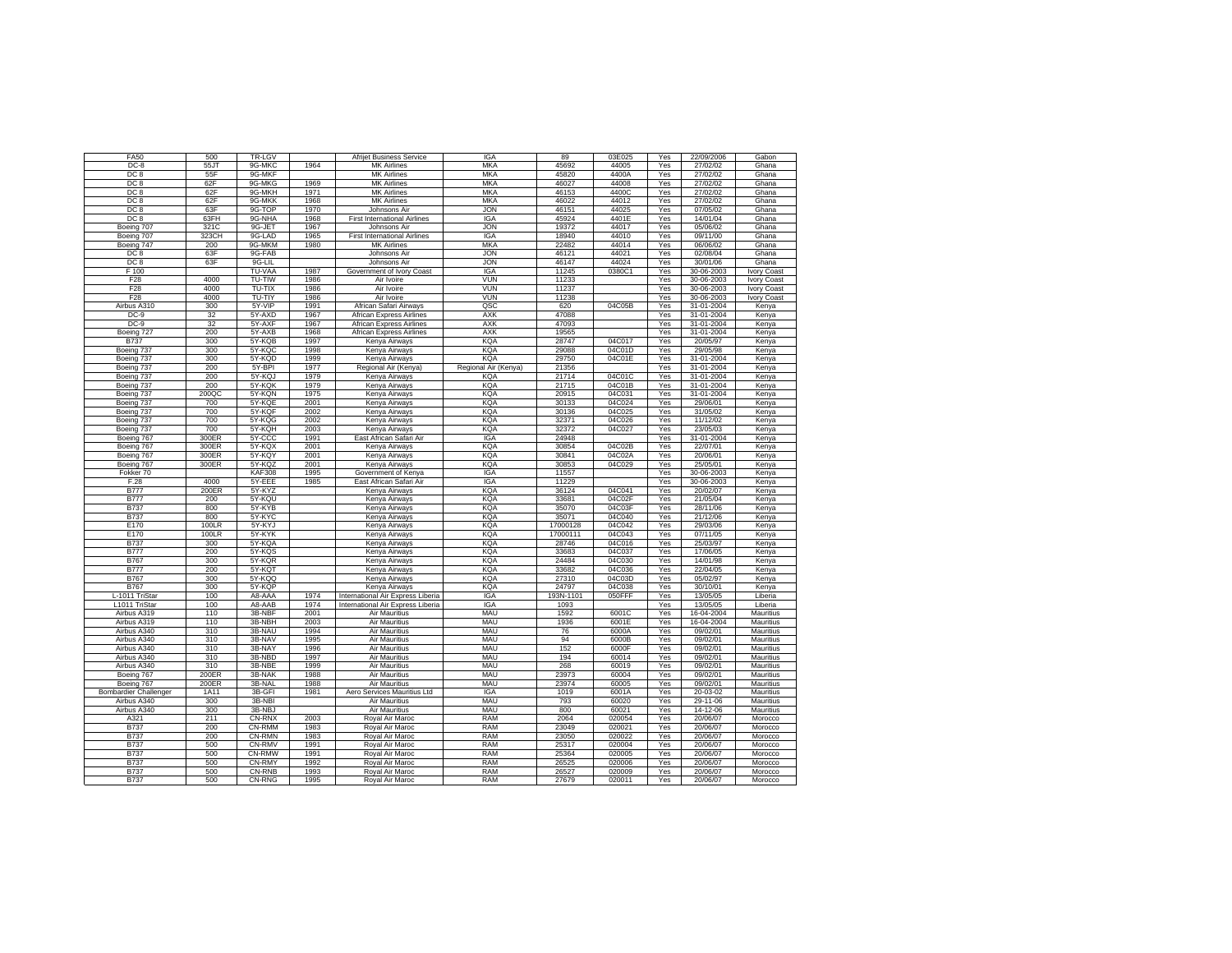| B737                         | 500   | CN-RNH        | 1997 | Royal Air Maroc             | RAM        | 27680   | 020012 | Yes | 20/06/07   | Morocco          |
|------------------------------|-------|---------------|------|-----------------------------|------------|---------|--------|-----|------------|------------------|
| <b>B737</b>                  | 500   | CN-RON        | 1990 | Royal Air Maroc             | <b>RAM</b> | 24652   | 020077 | Yes | 20/06/07   | Morocco          |
| <b>B737</b>                  | 700   | <b>CN-RNL</b> | 1999 | Royal Air Maroc             | <b>RAM</b> | 28982   | 02001B | Yes | 20/06/07   | Morocco          |
|                              | 700   | CN-RNM        | 1999 |                             | <b>RAM</b> |         |        |     | 20/06/07   |                  |
| B737                         |       |               |      | Royal Air Maroc             |            | 28984   | 02001C | Yes |            | Morocco          |
| B737                         | 700   | CN-RNQ        | 2000 | Royal Air Maroc             | <b>RAM</b> | 28985   | 020026 | Yes | 20/06/07   | Morocco          |
| B737                         | 700   | CN-RNR        | 2000 | Royal Air Maroc             | <b>RAM</b> | 28986   | 020027 | Yes | 20/06/07   | Morocco          |
| <b>B737</b>                  | 700   | CN-RNV        | 2002 | Royal Air Maroc             | <b>RAM</b> | 28988   | 020045 | Yes | 20/06/07   | Morocco          |
| <b>B737</b>                  | 700   | CN-ROD        | 2006 | Royal Air Maroc             | <b>RAM</b> | 33062   | 020065 | Yes | 20/06/07   | Morocco          |
| <b>B737</b>                  | 800   | CN-RNJ        | 1998 | Royal Air Maroc             | <b>RAM</b> | 28980   | 020017 | Yes | 20/06/07   | Morocco          |
| <b>B737</b>                  | 800   | <b>CN-RNK</b> | 1998 | Royal Air Maroc             | <b>RAM</b> | 28981   | 020018 | Yes | 20/06/07   | Morocco          |
| <b>B737</b>                  | 800   | CN-RNP        | 2000 | Royal Air Maroc             | <b>RAM</b> | 28983   | 020025 | Yes | 20/06/07   | Morocco          |
| B737                         | 800   | CN-RNU        | 2002 | Royal Air Maroc             | <b>RAM</b> | 28987   | 020044 | Yes | 20/06/07   | Morocco          |
| B737                         | 800   | CN-RNW        | 2003 | Royal Air Maroc             | <b>RAM</b> | 33057   | 020053 | Yes | 20/06/07   | Morocco          |
| B737                         | 800   | CN-RNZ        | 2004 | Royal Air Maroc             | <b>RAM</b> | 33058   | 020057 | Yes | 20/06/07   | Morocco          |
| B737                         | 800   | CN-ROA        | 2004 | Royal Air Maroc             | <b>RAM</b> | 33059   | 020058 | Yes | 20/06/07   | Morocco          |
| <b>B737</b>                  | 800   | CN-ROB        | 2005 | Royal Air Maroc             | <b>RAM</b> | 33060   | 02005A | Yes | 20/06/07   | Morocco          |
| B737                         | 800   | CN-ROC        | 2005 | Royal Air Maroc             | <b>RAM</b> | 33061   | 02005B | Yes | 20/06/07   | Morocco          |
| <b>B737</b>                  | 800   | CN-ROE        | 2006 | Royal Air Maroc             | <b>RAM</b> | 33063   | 020066 | Yes | 20/06/07   | Morocco          |
| <b>B737</b>                  | 800   | CN-ROH        | 2006 | Royal Air Maroc             | <b>RAM</b> | 33978   | 02006F | Yes | 20/06/07   |                  |
|                              |       |               |      |                             |            |         |        |     |            | Morocco          |
| <b>B737</b>                  | 800   | <b>CN-ROK</b> | 2007 | Royal Air Maroc             | <b>RAM</b> | 33064   | 020073 | Yes | 20/06/07   | Morocco          |
| <b>B737</b>                  | 800   | CN-ROL        | 2007 | Royal Air Maroc             | <b>RAM</b> | 33065   | 020072 | Yes | 20/06/07   | Morocco          |
| B737                         | 800   | CN-ROJ        | 2006 | Royal Air Maroc             | <b>RAM</b> | 33979   | 02006E | Yes | 20/06/07   | Morocco          |
| <b>B747</b>                  | 400   | CN-RGA        | 1992 | Royal Air Maroc             | <b>RAM</b> | 25629   | 02000F | Yes | 20/06/07   | Morocco          |
| B757                         | 200   | CN-RMT        | 1986 | Royal Air Maroc             | <b>RAM</b> | 23686   | 02002D | Yes | 20/06/07   | Morocco          |
| B757                         | 200   | CN-RMZ        | 1986 | Royal Air Maroc             | <b>RAM</b> | 23687   | 02002E | Yes | 20/06/07   | Morocco          |
| B767                         | 300   | CN-RNS        | 2001 | Royal Air Maroc             | RAM        | 30115   | 020042 | Yes | 20/06/07   | Morocco          |
| <b>B767</b>                  | 300   | CN-RNT        | 2002 | Royal Air Maroc             | <b>RAM</b> | 30843   | 020043 | Yes | 20/06/07   | Morocco          |
| <b>B767</b>                  | 300   | CN-ROG        | 1994 | Royal Air Maroc             | <b>RAM</b> | 27212   | 02006B | Yes | 20/06/07   | Morocco          |
| <b>B737</b>                  | 200   | 5U-BAG        |      | Niger Government            | <b>IGA</b> | 21499   | 062217 | Yes | 01/04/31   | Niger            |
| A320                         | 214   | S7-ASA        |      | Vietnam Airlines            | <b>HVN</b> | 590     | 07400B | Yes | 27/02/02   | Seychelles       |
| A320                         | 214   | S7-ASB        |      | Vietnam Airlines            | <b>HVN</b> | 594     | 07400C | Yes | 24/02/02   | Seychelles       |
| A320                         | 214   | S7-ASC        |      | Vietnam Airlines            | <b>HVN</b> | 601     | 07400D | Yes | 22/02/02   | Seychelles       |
|                              |       |               |      |                             |            |         |        |     |            |                  |
| A320                         | 214   | S7-ASD        |      | Vietnam Airlines            | <b>HVN</b> | 605     | 07400E | Yes | 28/02/02   | Seychelles       |
| A320                         | 214   | S7-ASE        |      | Vietnam Airlines            | <b>HVN</b> | 607     | 07400F | Yes | 22/02/02   | Seychelles       |
| A320                         | 214   | S7-ASH        |      | Vietnam Airlines            | <b>HVN</b> | 619     | 74012  | Yes | 27/02/02   | Seychelles       |
| A320                         | 214   | S7-ASI        |      | Vietnam Airlines            | <b>HVN</b> | 648     | 74013  | Yes | 24/02/02   | Seychelles       |
| A320                         | 214   | S7-ASJ        |      | Vietnam Airlines            | <b>HVN</b> | 650     | 74014  | Yes | 22/02/02   | Seychelles       |
| A319                         | 112   | TS-IMQ        |      | Tunis Air                   | <b>TAR</b> | 3096    | 0292C4 | Yes | 24/04/07   | Tunisia          |
| <b>DC 10</b>                 | 30F   | 5X-BON        | 1975 | <b>DAS Air</b>              | DAS        | 46921   | 68040  | Yes | 06/08/02   | Uganda           |
| DC 10                        | 30F   | 5X-JOE        | 1973 | DAS Air                     | DAS        | 47906   | 06802E | Yes | 31-10-2000 | Uganda           |
| <b>DC 10</b>                 | 30F   | 5X-ROY        | 1979 | <b>DAS Air</b>              | DAS        | 47818   | 68039  | Yes | 27-05-02   | Uganda           |
| DC 10                        | 30F   | 5X-JOS        | 1978 | DAS Air                     | DAS        | 46976   | 68041  | Yes | 24-10-03   | Uganda           |
| <b>DC 10</b>                 | 30F   | 5X-DAS        | 1979 | <b>DAS Air</b>              | DAS        | 46541   | 68045  | Yes | 15-08-05   | Uganda           |
| <b>GIV</b>                   | SP    | 5X-UEF        | 2000 | Uganda Gov                  | <b>IGA</b> | 1413    | 68037  | Yes | 25-04-2000 | Uganda           |
| Boeing 767                   | 200ER | Z-WPE         | 1989 | Air Zimbabwe                | <b>AZW</b> | 24713   | 00415C | Yes | 31-01-2004 | Zimbabwe         |
| Boeing 767                   | 200ER | Z-WPF         | 1990 | Air Zimbabwe                | <b>AZW</b> | 24867   | 00412D | Yes | 31-01-2004 | Zimbabwe         |
| DC 10                        | 30F   | Z-AVT         | 1978 | Avient Air                  | <b>SMJ</b> | 46590   | 00401E | Yes | 04-09-06   | Zimbabwe         |
|                              |       |               | 1979 |                             |            |         |        |     |            |                  |
| DC 10                        | 30F   | Z-ALT         |      | Avient Air                  | <b>SMJ</b> | 47818   | 00401F | Yes | 06-06-07   | Zimbabwe         |
| <b>DC10</b>                  |       | Z-ARL         |      | Avient Air                  | <b>SMJ</b> | 47907   | 00401D | Yes | 20-10-04   | Zimbabwe         |
| <b>B737</b>                  | 300   | 5R-MRM        |      | Government of Madagascar    | <b>IGA</b> | 24081   | 54006  | Yes | 06/10/04   | Madagascar       |
| <b>B767</b>                  | 300   | 5R-MFF        |      | Air Madagascar              | <b>MDG</b> | 25221   | 54007  | Yes | 13-04-03   | Madagascar       |
| <b>B767</b>                  | 300   | 5R-MFG        |      | Air Madagascar              | MDG        | 25088   | 05400B | Yes | 06/02/04   | Madagascar       |
| B737                         | 300   | 5R-MFI        |      | Air Madagascar              | MDG        | 26301   | 54009  | Yes | 12/12/03   | Madagascar       |
| Boeing 777                   | 200ER | F-OPAR        | 1999 | Air Austral                 | <b>REU</b> | 29908   | 3A3C11 | Yes | 22-05-03   | Reunion (France) |
| Boeing 777                   | 200ER | <b>F-ORUN</b> | 1999 | Air Austral                 | <b>REU</b> | 28676   | 3A468D | Yes | 22-05-03   | Reunion (France) |
| Boeing 777                   | 200ER | F-OMAY        | 2005 | Air Austral                 | <b>REU</b> | 29402   | 3A3018 | Yes | 20-05-05   | Reunion (France) |
| $DC-8$                       | 62C   | 9XR-SC        | 1969 | Silverback Cargo Freighters | <b>VRB</b> | 46068   | 4F9D71 | Yes | 05/09/03   | Rwanda           |
| <b>Bombardier Challenger</b> | 300   | ZS-ACT        |      | Sea Ray Aviation            | <b>IGA</b> | 20034   | 8058   | Yes | 11/04/06   | South Africa     |
| <b>H25B</b>                  | 800XP | ZS-PKY        |      | National Airways Corp       | <b>NTN</b> | 258429  | 00A8C9 | Yes | 26/07/99   | South Africa     |
| C680                         |       | ZS-JDL        |      | JAIR                        | IGA        | 6800033 | 00182E | Yes | 05/07/2001 | South Africa     |
| A319                         |       |               |      |                             |            |         |        |     | 04/08/2004 |                  |
|                              | 100   | ZS-SFD        |      | South African Airways       | SAA        | 2268    | 00B01E | Yes |            | South Africa     |
| A319                         | 100   | ZS-SFE        |      | South African Airways       | SAA        | 2281    | 00B01F | Yes | 04/08/2004 | South Africa     |
| A319                         | 100   | ZS-SFF        |      | South African Airways       | SAA        | 2308    | 00B020 | Yes | 04/08/2004 | South Africa     |
| A319                         | 100   | ZS-SFG        |      | South African Airways       | SAA        | 2326    | 00B021 | Yes | 04/08/2004 | South Africa     |
| A319                         | 100   | ZS-SFH        |      | South African Airways       | SAA        | 2355    | 00B022 | Yes | 04/08/2004 | South Africa     |
| A340                         | 600   | ZS-SNI        |      | South African Airways       | SAA        | 630     | 00B0F3 | Yes | 12/01/2005 | South Africa     |
| A319                         | 100   | ZS-SFI        |      | South African Airways       | SAA        | 2375    | 00B023 | Yes | 21/01/2005 | South Africa     |
| A319                         | 100   | ZS-SFJ        |      | South African Airways       | SAA        | 2379    | 00B024 | Yes | 21/01/2005 | South Africa     |
| A319                         | 100   | ZS-SFK        |      | South African Airways       | SAA        | 2418    | 00B025 | Yes | 21/01/2005 | South Africa     |
| A319                         | 100   | ZS-SFL        |      | South African Airways       | SAA        | 2438    | 00B026 | Yes | 21/01/2005 | South Africa     |
| A319                         | 100   | ZS-SFM        |      | South African Airways       | SAA        | 2469    | 00B027 | Yes | 21/01/2005 | South Africa     |
| A319                         | 100   | ZS-SFN        |      | South African Airways       | SAA        | 2501    | 00B028 | Yes | 21/01/2005 | South Africa     |
|                              |       |               |      |                             |            |         |        |     |            |                  |